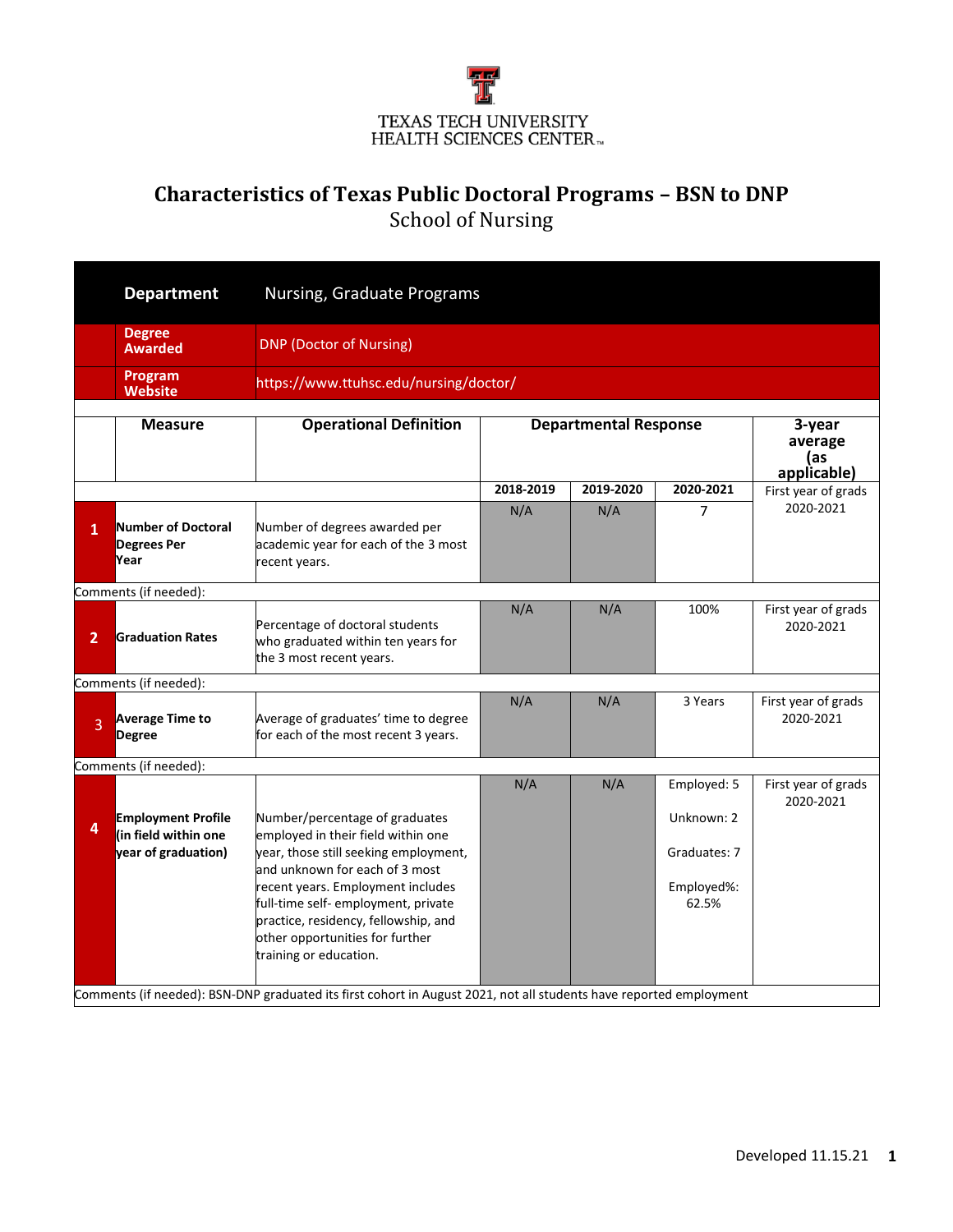|                | <b>Measure</b>        | <b>Operational Definition</b>                                                                                                                     |                      | <b>Departmental Response</b> | 3-year average<br>(as applicable) |      |
|----------------|-----------------------|---------------------------------------------------------------------------------------------------------------------------------------------------|----------------------|------------------------------|-----------------------------------|------|
|                |                       |                                                                                                                                                   | 2018-2019            | 2019-2020                    | 2020-2021                         |      |
|                |                       | Description of key admission factors:                                                                                                             |                      |                              |                                   |      |
|                |                       |                                                                                                                                                   |                      |                              |                                   |      |
|                |                       | https://www.ttuhsc.edu/nursing/doctor/bsn-to-dnp-family-np/#admission-requirements                                                                |                      |                              |                                   |      |
| 5              | <b>Admission</b>      |                                                                                                                                                   |                      |                              |                                   |      |
|                | Criteria              | https://www.ttuhsc.edu/nursing/doctor/bsn-to-dnp-psych-mental-health-np/#admission-<br>requirements                                               |                      |                              |                                   |      |
|                |                       |                                                                                                                                                   |                      |                              |                                   |      |
|                |                       |                                                                                                                                                   |                      |                              |                                   |      |
|                |                       |                                                                                                                                                   |                      |                              |                                   |      |
|                |                       |                                                                                                                                                   |                      |                              |                                   |      |
|                | Comments (if needed): |                                                                                                                                                   |                      |                              |                                   |      |
|                |                       |                                                                                                                                                   | 32                   | 33                           | 31                                |      |
|                | Number of             | Number of core faculty in each of the 3                                                                                                           |                      |                              |                                   | 32   |
| 6              | <b>Core Faculty</b>   | most recent years (credentialed                                                                                                                   |                      |                              |                                   |      |
|                |                       | individuals integral to the doctoral                                                                                                              |                      |                              |                                   |      |
|                |                       | program, such as those who teach                                                                                                                  |                      |                              |                                   |      |
|                |                       | courses, mentor students, or serve on                                                                                                             |                      |                              |                                   |      |
|                |                       | dissertation committees).                                                                                                                         |                      |                              |                                   |      |
|                | Comments (if needed): |                                                                                                                                                   |                      |                              |                                   |      |
|                |                       |                                                                                                                                                   |                      | 1                            |                                   |      |
|                |                       |                                                                                                                                                   |                      |                              |                                   | 1.33 |
|                |                       | Average number of discipline-related                                                                                                              |                      |                              |                                   |      |
|                |                       | refereed papers/ publications juried<br>creative/performance accomplishments;                                                                     |                      |                              |                                   |      |
|                |                       | notices of discoveries filed/patents issued                                                                                                       |                      |                              |                                   |      |
|                | <b>Core Faculty</b>   | per core faculty member for each of 3 most                                                                                                        |                      |                              |                                   |      |
|                | <b>Activities</b>     | recent years. If figures include duplicate                                                                                                        |                      |                              |                                   |      |
|                |                       | entries for co-authored publications,                                                                                                             |                      |                              |                                   |      |
|                |                       | indicate duplicate entries in a note.<br>Additional noteworthy faculty                                                                            |                      |                              |                                   |      |
|                |                       | activities/awards may                                                                                                                             |                      |                              |                                   |      |
|                |                       | be explained in an attached comment.                                                                                                              |                      |                              |                                   |      |
|                |                       |                                                                                                                                                   |                      |                              |                                   |      |
|                |                       | Comments (if needed): Figures contain duplicate entries and were obtained by dividing total number of publications divided by number of core      |                      |                              |                                   |      |
| faculty listed |                       |                                                                                                                                                   |                      |                              |                                   |      |
|                |                       |                                                                                                                                                   | Number<br>receiving  | Number<br>receiving          | Number<br>receiving               |      |
|                | Core Faculty          | Number of core faculty receiving external<br>funds, average external grant funds per                                                              | funds: 2             | funds: 1                     | funds: 1                          |      |
| 8              | External              | core faculty member, and total external                                                                                                           |                      |                              |                                   |      |
|                | Grants                | grant funds per program per academic                                                                                                              | Average              | Average                      | Average per                       |      |
|                |                       | year. Includes research grants, training                                                                                                          | per                  | per                          | faculty: \$                       |      |
|                |                       | grants, gifts from foundations, etc.                                                                                                              | faculty: \$          | faculty: \$                  | 1,169                             |      |
|                |                       |                                                                                                                                                   | 1,121                | 1,970                        |                                   |      |
|                |                       |                                                                                                                                                   | Total                | Total                        | Total                             |      |
|                |                       |                                                                                                                                                   | Awarded:<br>\$35,855 | Awarded:<br>\$65,000         | Awarded:<br>\$36,239              |      |
|                |                       | Comments (if needed): Because faculty collaborate on grants, the total number of faculty receiving funds contains duplicate entries; however, the |                      |                              |                                   |      |
|                |                       | total amount awarded does not. Average amount awarded was obtained by dividing the total amounts by number of core faculty listed. Grants are     |                      |                              |                                   |      |
|                |                       | only counted in the first year they are received.                                                                                                 |                      |                              |                                   |      |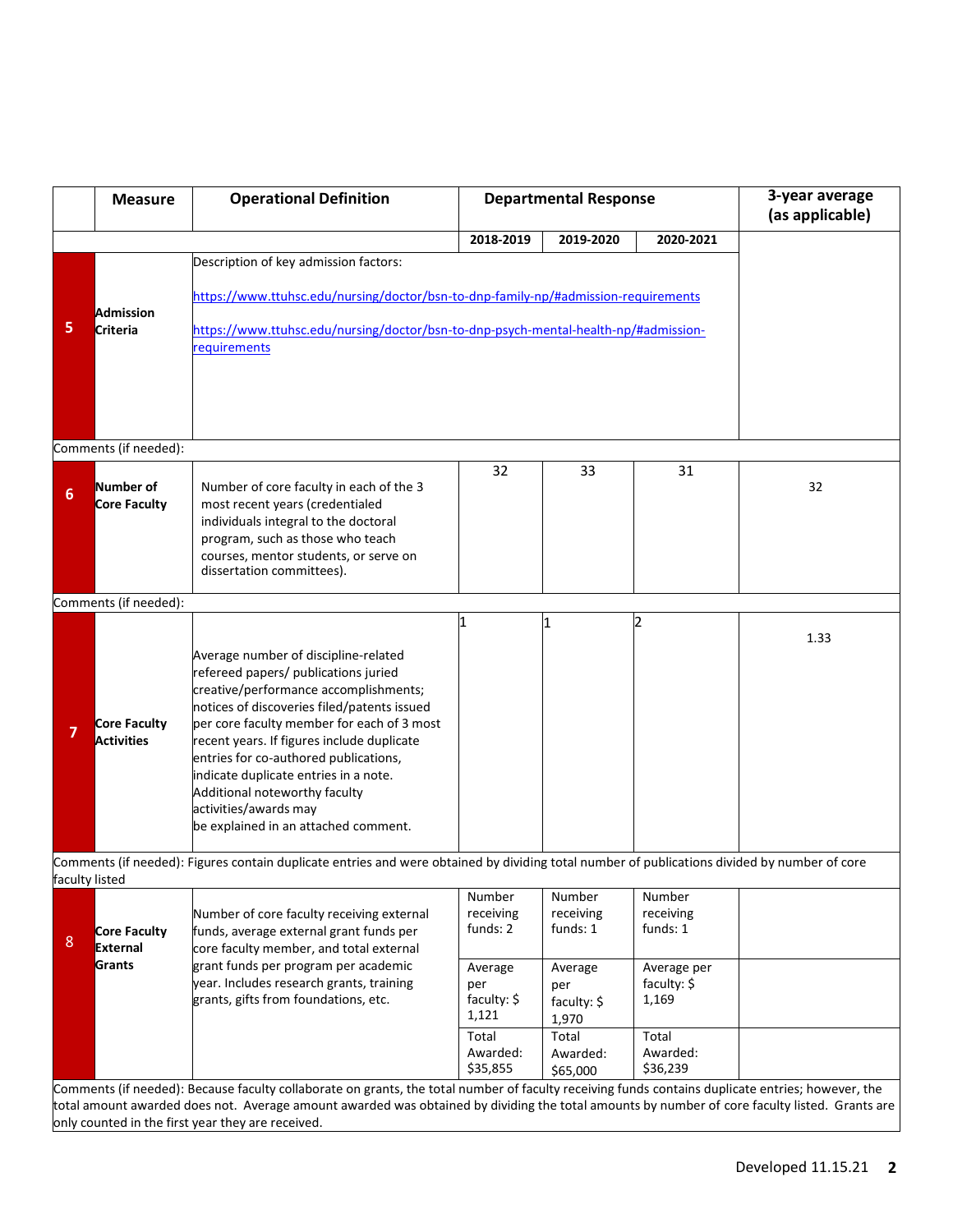|                                                                | <b>Measure</b>                                     | <b>Operational Definition</b>                                                                                                                                                                                                                                                                                                                                                                                                                                                                                                                | <b>Departmental Response</b>                                                                                                                                         |                                                                                                                                                                                   |                                                                                                                                                                                                                                      | 3-year average<br>(as applicable) |  |
|----------------------------------------------------------------|----------------------------------------------------|----------------------------------------------------------------------------------------------------------------------------------------------------------------------------------------------------------------------------------------------------------------------------------------------------------------------------------------------------------------------------------------------------------------------------------------------------------------------------------------------------------------------------------------------|----------------------------------------------------------------------------------------------------------------------------------------------------------------------|-----------------------------------------------------------------------------------------------------------------------------------------------------------------------------------|--------------------------------------------------------------------------------------------------------------------------------------------------------------------------------------------------------------------------------------|-----------------------------------|--|
|                                                                |                                                    |                                                                                                                                                                                                                                                                                                                                                                                                                                                                                                                                              | 2018-2019                                                                                                                                                            | 2019-2020                                                                                                                                                                         | 2020-2021                                                                                                                                                                                                                            |                                   |  |
| 9                                                              |                                                    |                                                                                                                                                                                                                                                                                                                                                                                                                                                                                                                                              | Female: 30                                                                                                                                                           | Female: 30                                                                                                                                                                        | Female: 29                                                                                                                                                                                                                           |                                   |  |
|                                                                | Faculty<br><b>Diversity</b>                        | Number of core faculty by gender &<br>ethnicity (White, Hispanic, Black, or<br>African American, Asian, American<br>Indian or Alaskan Native,<br>International, Unknown or not<br>reported, Native Hawaiian or Other<br>Pacific Islander) for each of the 3<br>most recent years.                                                                                                                                                                                                                                                            | Male: 2                                                                                                                                                              | Male: 3                                                                                                                                                                           | Male: 2                                                                                                                                                                                                                              |                                   |  |
|                                                                |                                                    |                                                                                                                                                                                                                                                                                                                                                                                                                                                                                                                                              | Hispanic: 2<br>White: 30                                                                                                                                             | <b>Black or African</b><br>American: 1<br>Hispanic: 3<br>White: 29                                                                                                                | <b>Black or African</b><br>American: 1<br>Hispanic: 2<br>White: 28                                                                                                                                                                   |                                   |  |
|                                                                | Comments (if needed):                              |                                                                                                                                                                                                                                                                                                                                                                                                                                                                                                                                              |                                                                                                                                                                      |                                                                                                                                                                                   |                                                                                                                                                                                                                                      |                                   |  |
|                                                                |                                                    |                                                                                                                                                                                                                                                                                                                                                                                                                                                                                                                                              | Female: 16                                                                                                                                                           | Female: 26                                                                                                                                                                        | Female: 39                                                                                                                                                                                                                           |                                   |  |
|                                                                |                                                    |                                                                                                                                                                                                                                                                                                                                                                                                                                                                                                                                              | Male: 0                                                                                                                                                              | Male: 3                                                                                                                                                                           | Male: 4                                                                                                                                                                                                                              |                                   |  |
|                                                                |                                                    |                                                                                                                                                                                                                                                                                                                                                                                                                                                                                                                                              | Asian: 3                                                                                                                                                             | Asian: 3                                                                                                                                                                          | Asian: 4                                                                                                                                                                                                                             |                                   |  |
| <b>10</b>                                                      | Student<br><b>Diversity</b>                        | Fall semester headcount by gender,<br>ethnicity (White, Hispanic, Black, or<br>African American, Asian, American<br>Indian, or Alaskan Native,<br>International, Unknown, or not<br>reported, Native Hawaiian or Other<br>Pacific Islander) and residency status<br>(Texas resident, out-of-state non-<br>resident, and international non-<br>resident) in the program for each of<br>the 3 most recent years.<br>International non-resident students<br>should include all students paying<br>resident tuition rates because of<br>waivers. | <b>Black or African</b><br>American: 1<br>Hispanic: 2<br>Two or more<br>races: 2<br>Unknown or not<br>reported: 1<br>White: 7<br>Resident: 13<br>Non-<br>Resident: 3 | <b>Black or African</b><br>American: 1<br>Hispanic: 3<br>Two or more<br>races: 3<br>Unknown or not<br>reported: 2<br>White: 17<br>Resident: 27<br>Non-Resident:<br>$\overline{2}$ | <b>Black or African</b><br>American: 3<br>Hispanic: 4<br><b>Native</b><br>Hawaiian or<br>other Pacific<br>Islander: 1<br>Two or more<br>races: 3<br>Unknown or<br>not reported:<br>3<br>White: 25<br>Resident: 40<br>Non-Resident: 3 |                                   |  |
| Comments (if needed): Based on Unduplicated Enrollment by year |                                                    |                                                                                                                                                                                                                                                                                                                                                                                                                                                                                                                                              |                                                                                                                                                                      |                                                                                                                                                                                   |                                                                                                                                                                                                                                      |                                   |  |
| 11 <sup>1</sup>                                                | <b>External</b><br>Program<br><b>Accreditation</b> | Name of body and date of last program<br>accreditation review.                                                                                                                                                                                                                                                                                                                                                                                                                                                                               | Commission on Collegiate Nursing Education<br>(CCNE) March 4, 2015                                                                                                   |                                                                                                                                                                                   |                                                                                                                                                                                                                                      |                                   |  |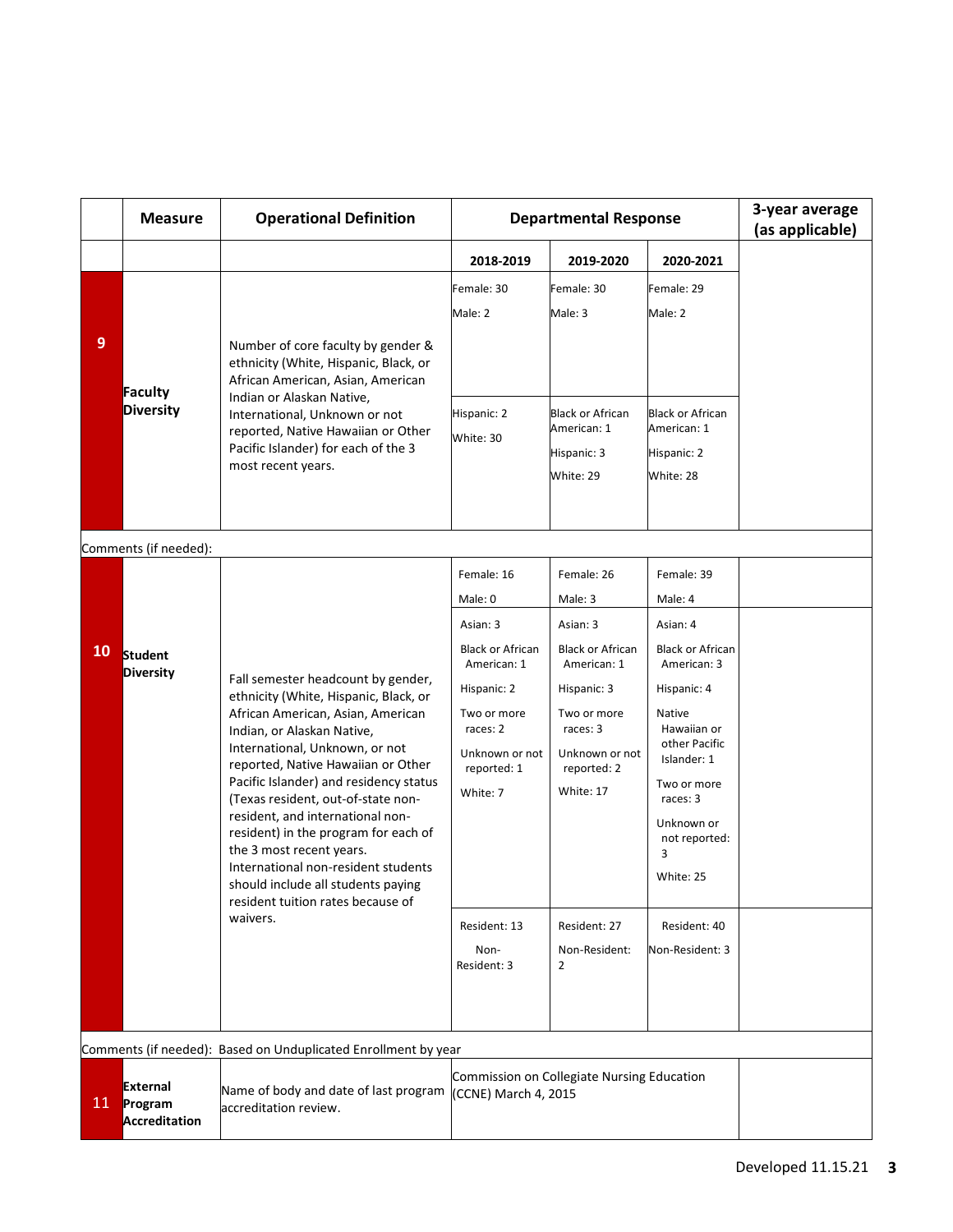|                       | Comments (if needed):                     |                                                                                                                                                  |                                                                                                                        |                                                                  |                                                                               |  |  |
|-----------------------|-------------------------------------------|--------------------------------------------------------------------------------------------------------------------------------------------------|------------------------------------------------------------------------------------------------------------------------|------------------------------------------------------------------|-------------------------------------------------------------------------------|--|--|
| 12 <sup>°</sup>       | Student-Core<br><b>Faculty Ratio</b>      | Number of full-time student<br>equivalents divided by the number of<br>full-time equivalents of core faculty<br>for each of 3 most recent years. | Student FTE: 17.89 Student FTE: 38.89 Student FTE:<br>Core Faculty FTE:<br>3.30<br>Student to faculty<br>ratio: 5.43:1 | Core Faculty FTE:<br>3.93<br>Student to faculty<br>ratio: 9.91:1 | 54.33<br>Core Faculty FTE:<br>3.80<br>Student to<br>faculty ratio:<br>14.30:1 |  |  |
|                       | Comments (if needed):                     |                                                                                                                                                  |                                                                                                                        |                                                                  |                                                                               |  |  |
| 13                    | Date of Last<br>External<br><b>Review</b> | Date of last formal external review.                                                                                                             | Southern Association of Colleges and Schools -<br>Commission on Colleges (SACSCOC) - 2019                              |                                                                  |                                                                               |  |  |
| Comments (if needed): |                                           |                                                                                                                                                  |                                                                                                                        |                                                                  |                                                                               |  |  |